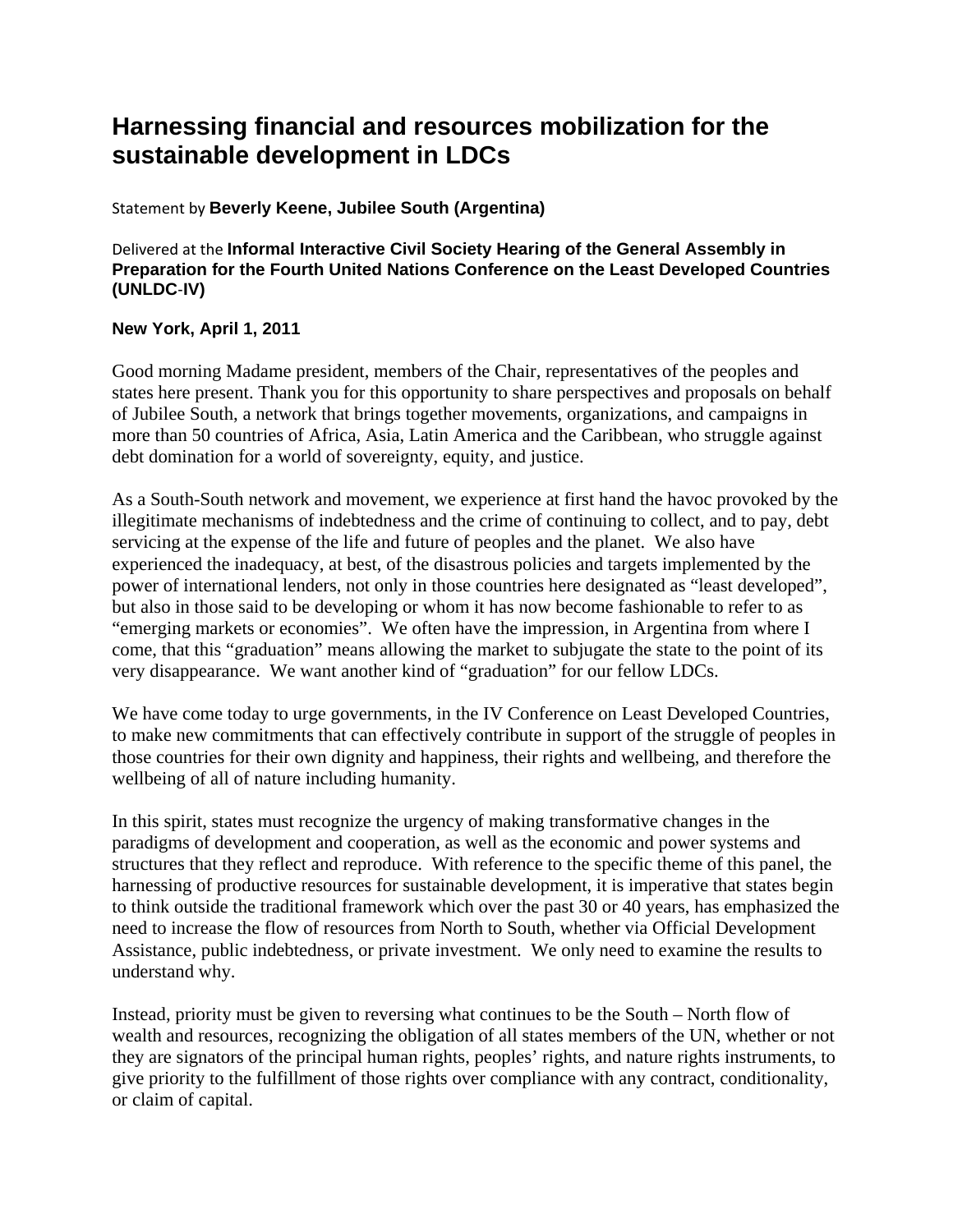As an urgent step, we call on this IV Conference to include among its decisions, the commitment of lenders to carry-out total and unconditional cancellation of the debt claims they continue to collect on from LDCs, in order to allow such resources to be used in a sovereign manner, at the service of peoples' rights and needs. This IV Conference should also recognize the right and obligation of LDC governments to take steps, including unilateral measures, in order to stop the bloodletting of more than six billion dollars annually in debt service payments. Similarly, to advance in the implementation of measures to control and reduce other forms of wealth and resource transfer from the LDCs toward other countries and interests: among them, the remission of disproportionate profits, the pressure to maintain intra-firm transfers out of public control or to reduce corporate taxes, diverse forms of capital flight. These resources exist, they are genuine, and they need to be kept inside the LDCs for their urgent needs.

Furthermore, we urge UN member states, in this IV Conference, to support the realization of public, comprehensive, and participatory audits of the debts now claimed of LDC, in order to clearly establish their legitimacy and the vamounts already repaid, in order to advance, on that basis, in the design and implementation of concrete strategies of restitution and reparation. There now exist valuable experiences of this sort that can and should be shared in a way that further strengthens the potential of South-South exchange and cooperation.

History has shown that it is these actions, on the part of those countries most directly affected, that are most effective when it comes to producing the kind of results that are being sought here. The experience of those countries that have been subjected to the HIPC program, among them that of Haiti, the only LDC in Latin America and the Caribbean, that it is nothing more than a mechanism designed by lenders in order to continue lending and thereby conditioning the policy decisions of borrowing countries.

It is likewise urgent, that the protectionist trade and investment measures that form a core part of the so-called "free-trade" regimen whose implementation depends rather on the unequitable distribution of power among states, be transformed into measures of just and sustainable trade for those who now are at the greatest disadvantage together with the planet itself.

Madame president, representatives, in conclusion I want to say that we have come here with hope, but not much optimism. The lack of will and commitment on the part of those states and their transnational corporations, which today control the economic system and military power that dominates the world, have driven the entire planet, with humanity on board, to the brink of a veritable abyss rather than busy themselves with the elimination of poverty and extreme vulnerability.

Right here, in UN dependencies, we must recognize with great indignation that it is easier to dedicate millions and millions of dollars, quickly and forcefully, to the bombing and invasion of peoples, as is now the case of Libya, or the occupation of LDC counties like Haiti, here in our América. This must change. Our hope is rooted in the dignity of people everywhere, and in the conviction that it is popular movements and organizations in LDCs and throughout the world, with their governments or in opposition to their policies, whose mobilization on behalf of life, happiness, and the well being of all, both women and men, will make the dreams we have shared